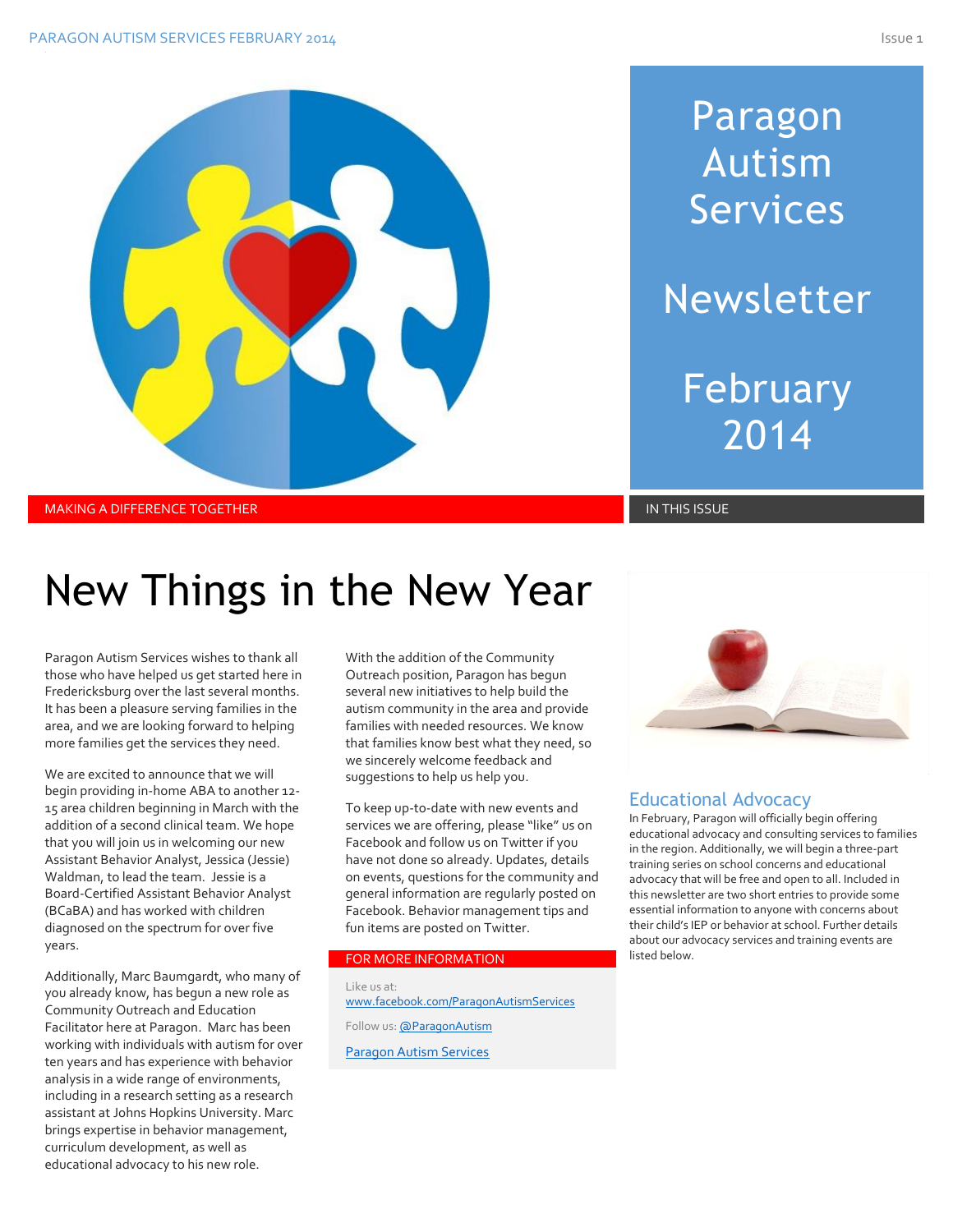### Behavior at School

Behavioral obstacles in school are a challenge for families, school staff, and most of all, for the child experiencing the difficulty. If your child is having regular episodes of inappropriate or disruptive behavior at school, there are a few things that should happen. A Functional Behavior Assessment (FBA) is the single best tool to begin addressing inappropriate behavior. An FBA is a process of data collection and analysis to determine the cause (function) of the behavior. The results of the FBA are then used to write a Behavior Intervention Plan (BIP). Each of these two is essentially useless without the other. You CANNOT write a good BIP without an FBA, and an FBA by itself describes the behavior, but not what to do to change it. The BIP contains several things, but the two most important general pieces are the consequence strategies (what to do when the behavior occurs) and the antecedent strategies (the proactive measures that teach and encourage more appropriate behavior). The most recent Individuals with Disabilities Education Act (IDEA) does require the use of FBAs and BIPs in certain situations, but not in others. Regardless, this is what you want to ask for

I WILL FOLLOW THE RUES I WILL FOLLOW THE RUES I WILL FOLLOW THE RUES I WILL FOLLOW TO WILL FOLLOW TO WILL FOLLOW THE RULES I WILL FOLLOW TO WILL FOLLOW TO WILL FOLLOW TO WILL FOLLOW TO WILL FOLLOW FOLLOW THE WILL FOLLOW THE RULES

when behavior issues are pervasive. At a minimum, an FBA and BIP are required when a child's behavior has led to more than 10 days of suspension or removal from school and said behavior has been determined to be a manifestation of the child's disability. However, use of these tools is always justifiable when behavioral episodes are frequent and/or severe, and a compelling case can be made to school personnel. If you find yourself in this situation and you need to learn more, there are many great online resources that are free to use. Additionally, the third in our three-part Educational

Advocacy training series will cover these issues.

#### HEADS UP!

Paragon Autism Services will be closed the week of July 4th. In order to better plan for summer schedules with minimal interruption to services, we have decided to plan for this week with no services while maintaining our normal schedule for the rest of the summer.



### New Programs

#### **Social Skills**

To better address the social needs of children diagnosed along the spectrum in the area, Paragon will soon begin two new sociallyoriented programs. The first, scheduled to begin in April, will be planned playgroup meetings for preschool-aged children. These meetings will take place at local recreational facilities and are designed to foster increased social contact between children and allow for a friendly environment in which they can play as they wish. Playgroups will provide a casual, free-play event. The only costs for playgroup meetings will be admission fees charged by the planned facility.

In the summer we plan to begin formal, intensive social skills training groups that are intended to develop and strengthen

fundamental skills of social initiation and interaction through facilitation and reinforcement. Each group will have eight meetings that each build on the prior session. In order to help us better estimate need, contact us now if you are interested in social skills training for your child.

#### **Educational Advocacy**

Paragon Autism Services is pleased to announce that we are now offering educational advocacy and consulting services for families in Fredericksburg city, Spotsylvania, Stafford and Caroline counties. Our rate for advocacy will be \$60.00/hour and pro bono services will be offered on a limited basis to those with demonstrated need. Contact us for more information.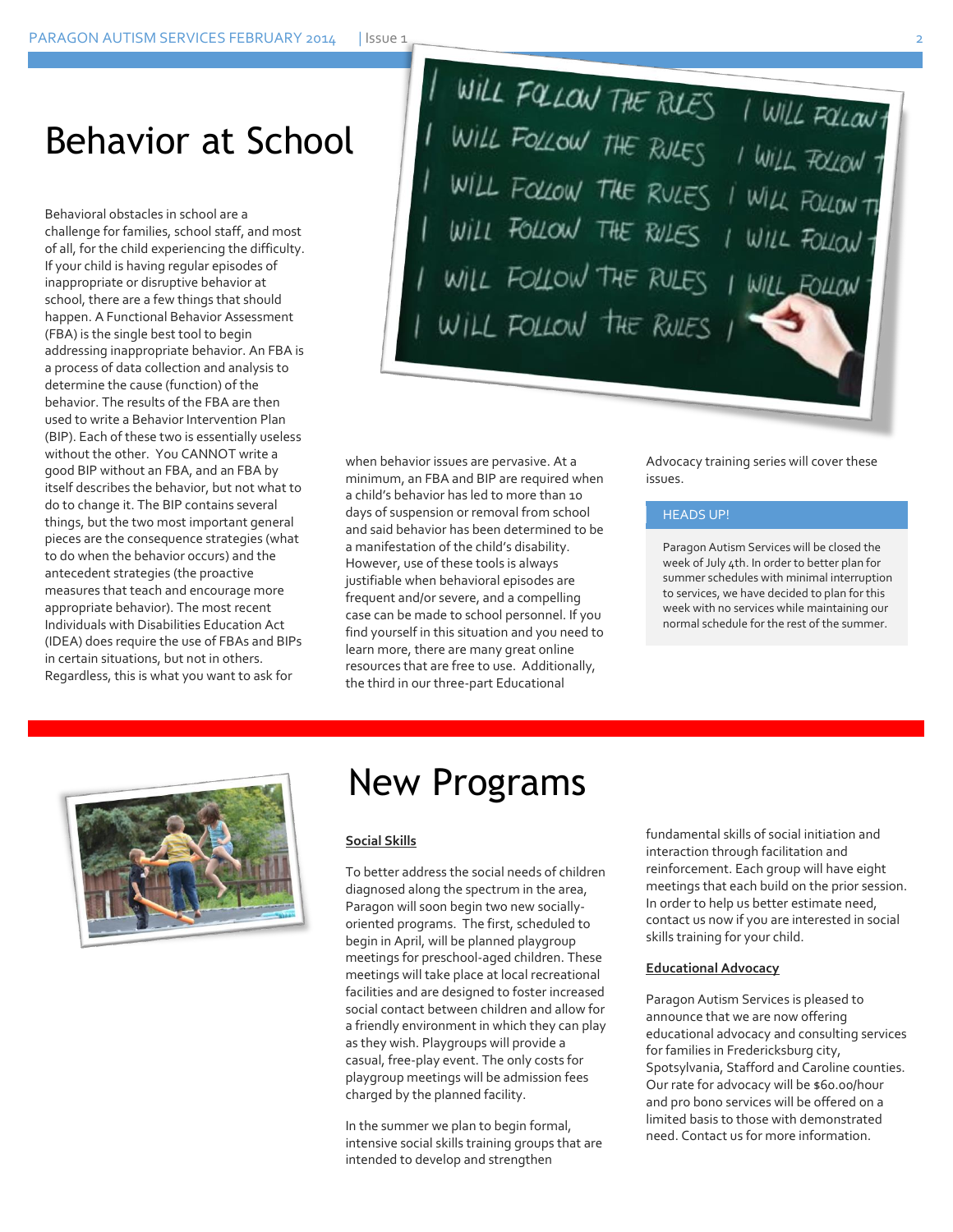#### **Community Trainings**

Paragon is pleased to announce that we will be offering free training events open to anyone in the community. The first event will be a multi-part training on school issues/educational advocacy. Topics covered in this three-part series will be special education rights (2/19), the IEP process (3/5), and behavioral concerns, including conducting Functional Behavior Assessments and writing Behavior Intervention Plans (3/19). Each will be held at our office from 6-8 PM. Some additional topics for upcoming trainings will be behavior management, long-term planning for special-needs children, and safety skills for children with autism.

#### **Parent Support Group**

Our first support group meeting was a big success. Thank you to all who came and participated. The response from the community has been overwhelming, and we are looking forward to continuing with the support group and possibly adding another. Support group meetings will take place the second Tuesday of every month from 6-8 PM. Meetings are free and open to anyone, and free childcare will be provided to children on the spectrum. RSVP is required to receive childcare. Mark your calendar for this month's meeting, Tuesday, February 11<sup>th</sup>.

#### **CPR & First Aid Training**

Marc, our Community Outreach and Education Facilitator, is now a certified CPR and First Aid instructor. Paragon will soon begin offering CPR/First Aid courses to area families at a nominal cost. Additionally, Paragon is now offering CPR/Fist Aid training to local human services and educational agencies at a discounted rate. Please contact us for details.

#### AROUND TOWN

#### **Autism Acceptance Walk**

The Autism Society of Northern Virginia (ASNV) is holding their annual Autism Acceptance Walk on Sunday, April 27, 2014 at the Fredericksburg Fairgrounds from 1-4PM. The walk is intended to foster increased acceptance of autism and to fundraise for the ASNV's Intervention Assistance Fund, which offers mini-grants to help cover the costs of necessary treatments and services. You can help support the cause by creating your own team to walk and fundraise, or by simply joining us to walk. Paragon Autism Services has created a team to walk and fundraise for the event and we hope to see you there!

#### FOR MORE INFORMATION

Email[: info@autismacceptance.org](mailto:info@autismacceptance.org) [www.autismacceptance.org](http://www.autismacceptance.org/) [Paragon's Team Page](http://autismacceptance.org/teams/detail/c492ca3f6b)



#### Social Skills

Social skills can be one of the most challenging things to teach children diagnosed on the spectrum. For children with limited interests or social curiosity, parents are often unsure how to proceed. The same behavioral principles that make ABA such a powerful instructive methodology can also be used to teach and reinforce social skills. In fact, research demonstrates that the most successful interventions for building social skills all utilize a behavior-analytic model.



#### Support Group

The positive response to our first support group in collaboration with the Autism Society of Northern Virginia has been overwhelming. There is a clear need for more centralized information on resources and services in the area, and we hope that these meetings can be a first step in establishing this. We welcome any feedback or suggestions you can offer.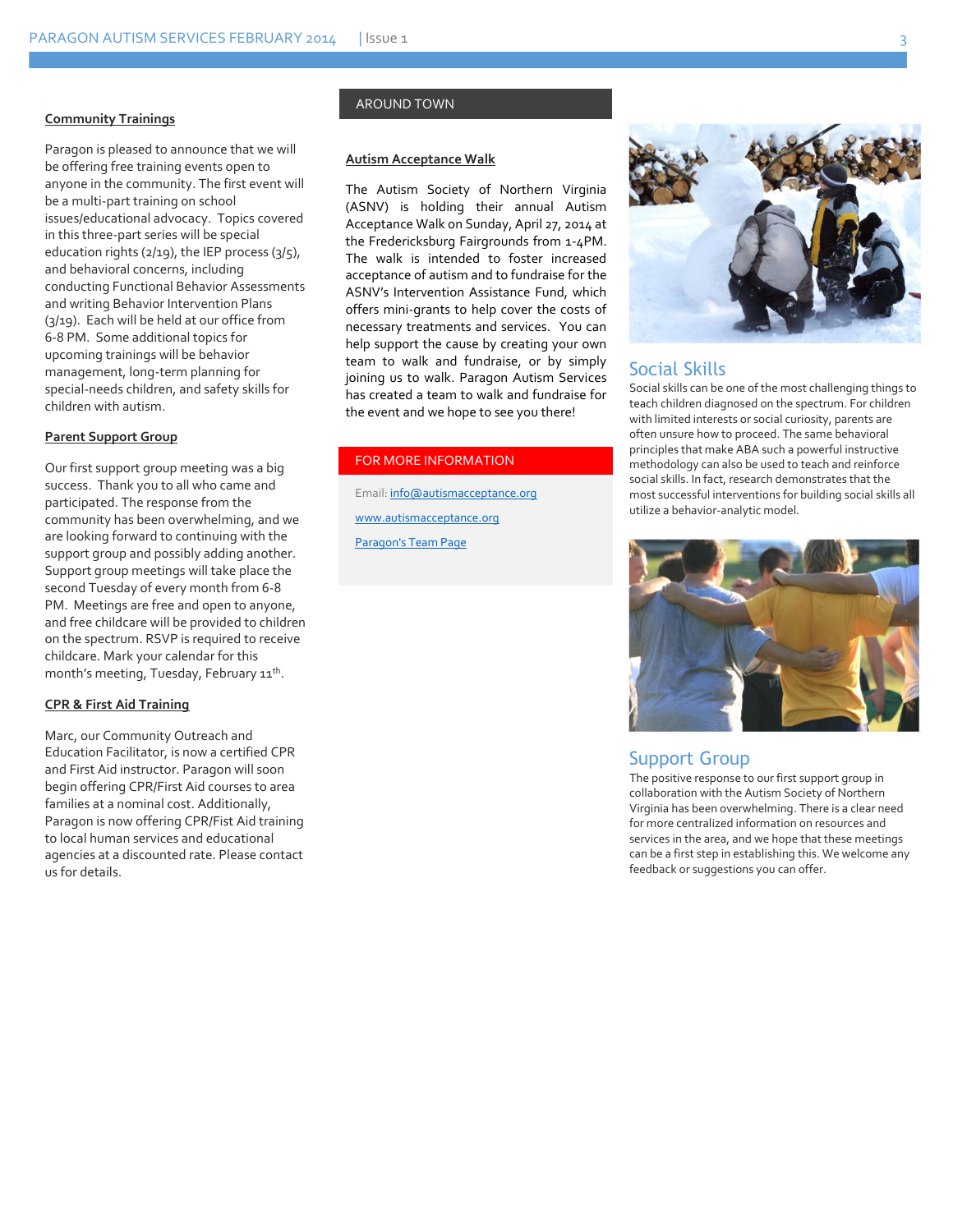### IEP Basics

Of the many challenges that parents encounter in attempting to meet the needs of a child with a disability, handling school and IEP issues can be especially daunting. There are many rights and protections afforded to parents of children with disabilities, but many parents simply don't know about them. If there's one rule to know, it's this: If you're not happy with your child's IEP, don't sign the IEP! You DO NOT have to sign anything that you don't agree with. In your role as advocate for your child, you need to be satisfied with this document and what's contained within it before signing. Here are some of the important things you CAN do, and others that you DON'T HAVE to do.

Things you CAN do:

- Ask to reschedule
- Bring anyone you want
- Make an audio recording
- Request relevant school staff to attend
- Refuse to excuse staff that you want there
- Ask for anything that you think is appropriate
- Refuse to sign
- Have a record in the Prior Written Notice

#### Things you DON'T HAVE to do:

• Sign the IEP

- Agree to meeting time/date if it isn't satisfactory
- Agree with evaluation results
- Agree with classification determinations
- Agree with placement decisions
- Agree with services and accommodation offered (or not)

The IEP process should be a truly collaborative, team effort. It's up to you to make sure that you fulfill your role as captain of the team!



### Paragon Newsletter

312 Progress St., Suite 300 Fredericksburg, VA 22401